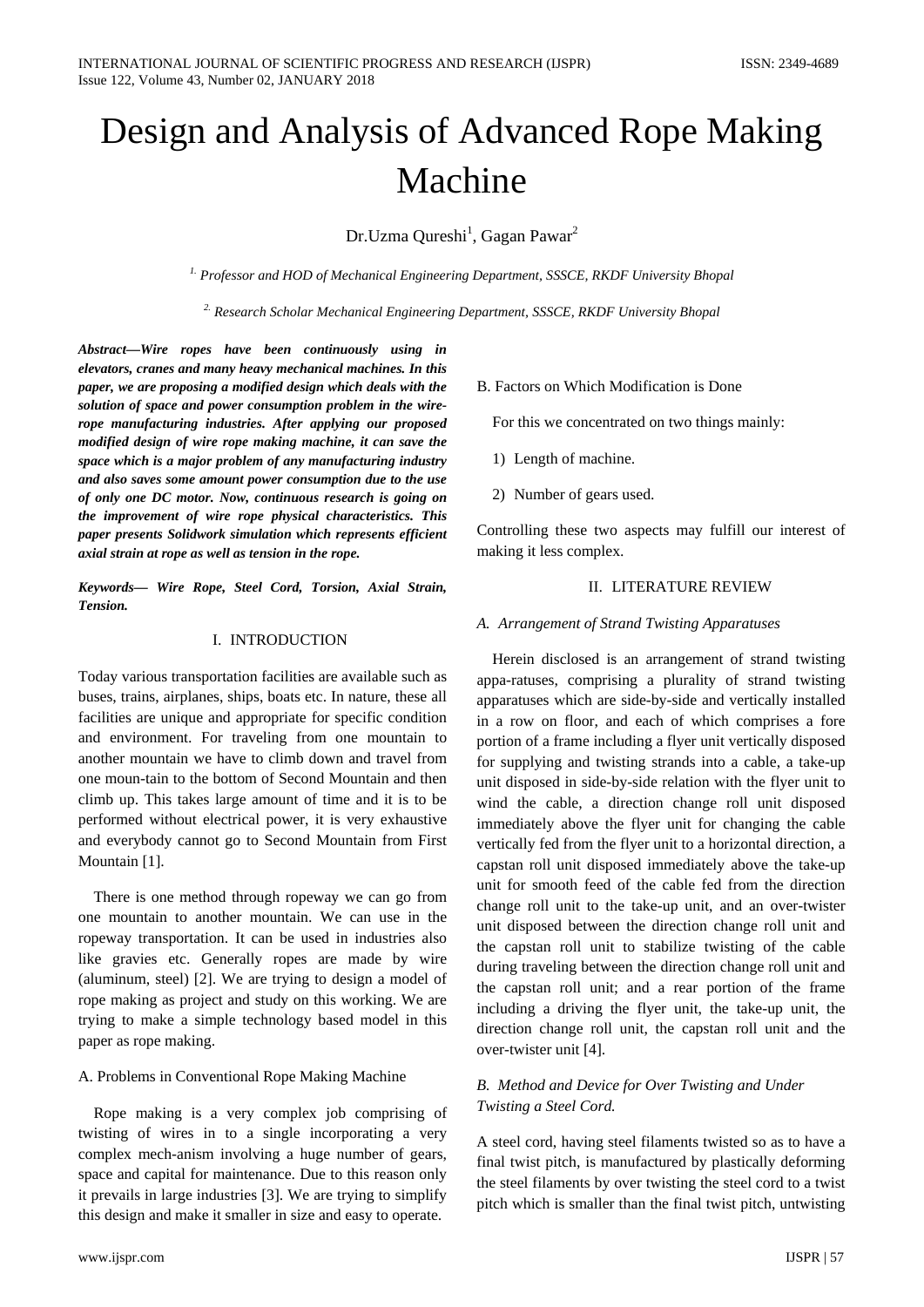#### INTERNATIONAL JOURNAL OF SCIENTIFIC PROGRESS AND RESEARCH (IJSPR) ISSN: 2349-4689 Issue 122, Volume 43, Number 02, JANUARY 2018

the steel cord to the final twist pitch, further untwisting the steel cord to a twist pitch which is greater than the final twist pitch, and twisting the steel cord again to the final twist pitch. The first two steps (i.e., over twisting and untwisting) are done under a first tension and the third and fourth steps (i.e., further untwisting and twisting) are done under a second tension which is lower than half of the first tension [5].

# *C. Steel Cord Construction*

A steel cord (10) adapted for the reinforcement of elastomers, comprises individual steel filaments (12, 14). Some of these steel filaments (12) have a difference in torsion saturation level in comparison with other steel filaments (14). All of the individual steel filaments have a predeterminednumber of residual torsions and are preferably free of residual torsions. Such a steel cord is manufactured by making use of two false twisters [6].

# *D. Method and Apparatus for Making a Bundle of Wires or a Cable*

The invention relates to a method and an apparatus for mak-ing a bundle of a plurality of individual metal wires (strands) or a cable composed of a plurality of strands [7]. To obtain strands of substantially improved quality, it is proposed to give the strand a low constant tensile stress during production, continuously to measure the torsion value of the strand or cable in the region of this low constant tensile stress during the entire production operation, and, in the event of deviations of the measured torsion value from the predetermined torsion value, to generate a control signal, by means of which the rotational speed of the over-winding device is varied in such a way that the strand or cable assumes the set torsion value again [8].

# *E. Method and Device for Producing High–Strength Steel Cord*

The invention is based on the problem of developing a high-productivity double-twist stranding machine on the in-out principle, by means of which machine steel cords having a core wire can also be produced in the appropriate quality and the requirement of the user industry to accomplish multi-machine operation is satisfied [9]. The said problem is solved in that the run-off bobbins (3) are each assigned a specially designed wire-pull brake (2), a conically shaped deflecting roller (6) is arranged in the region of the first deflection point, and the common stranding point (8) for the first and second stranding twist is arranged between the run-off bobbins (3) and deflecting roller (6). The sector of use of the invention is primarily in the field of stranding-out double-twist stranding machines (in-out) [10].

## *F. Treatment of Steel Cord*

A steel cord (12) having steel filaments (2) twisted so as to have a final twist pitch, is subjected toa step

(i) Of plastically deforming the steel filaments (2) by over twisting the steel cord (12) until a twist pitch which is smaller than the final twist pitch, a step

(ii) Of untwisting the steel cord (12) until the final twist pitch,

a step

(iii) Of further untwisting the steel cord (12) until a twist pitch which is greater than the final twist pitch, a step

(iv) Of twisting the steel cord (12) again to its finaltwist pitch.

Steps (i) and (ii) are done under a first tension and steps (iii) and (iv) are done under a second tension; the second tension is lower than half the first tension. [6]

## *G. Steel Cord Construction*

A steel cord (10) adapted for the reinforcement of elastomers, comprises individual steel filaments (12, 14). Some of these steel filaments (12) have a difference in torsion saturation level in comparison with other steel filaments (14). All of the individual steel filaments have a predetermined number of residual torsions and are preferably free of residual torsions.

### *H. Cable Twist Setting Method and Apparatus*

A twist setting unit (10) wherein a twisted cable (46) is guided around spaced pulleys (16, 18) mounted in an opening

(14) in the twist setting unit (10) and titled at an angle to the axis of rotation (C-C) of the unit (10) to prevent contact of the overlapping sections of cable (46) while setting the twist in the cable (46) [12].

# *I. Steel Cord with Reduced Residual Torsions*

A steel cord (132) adapted to reinforce a breaker or belt ply in a rubber tire comprises a core group and a sheath group. The core group consists of two to four core steel filaments (102) with a first diameter  $d_c$  and the sheath group consists of one to six sheath steel filaments (116) with a second diameter  $d_s$ . The ratio  $d_c = d_s$  of the first diameter  $d_c$  to the second diameter ds ranges from 1.10 to 1.70. The two core steel filaments (102) are untwisted or have a twisting step greater than 300 mm. The sheath group is twisted around the core group with a cord twisting step in a cord twisting direction [13]. The ratio of the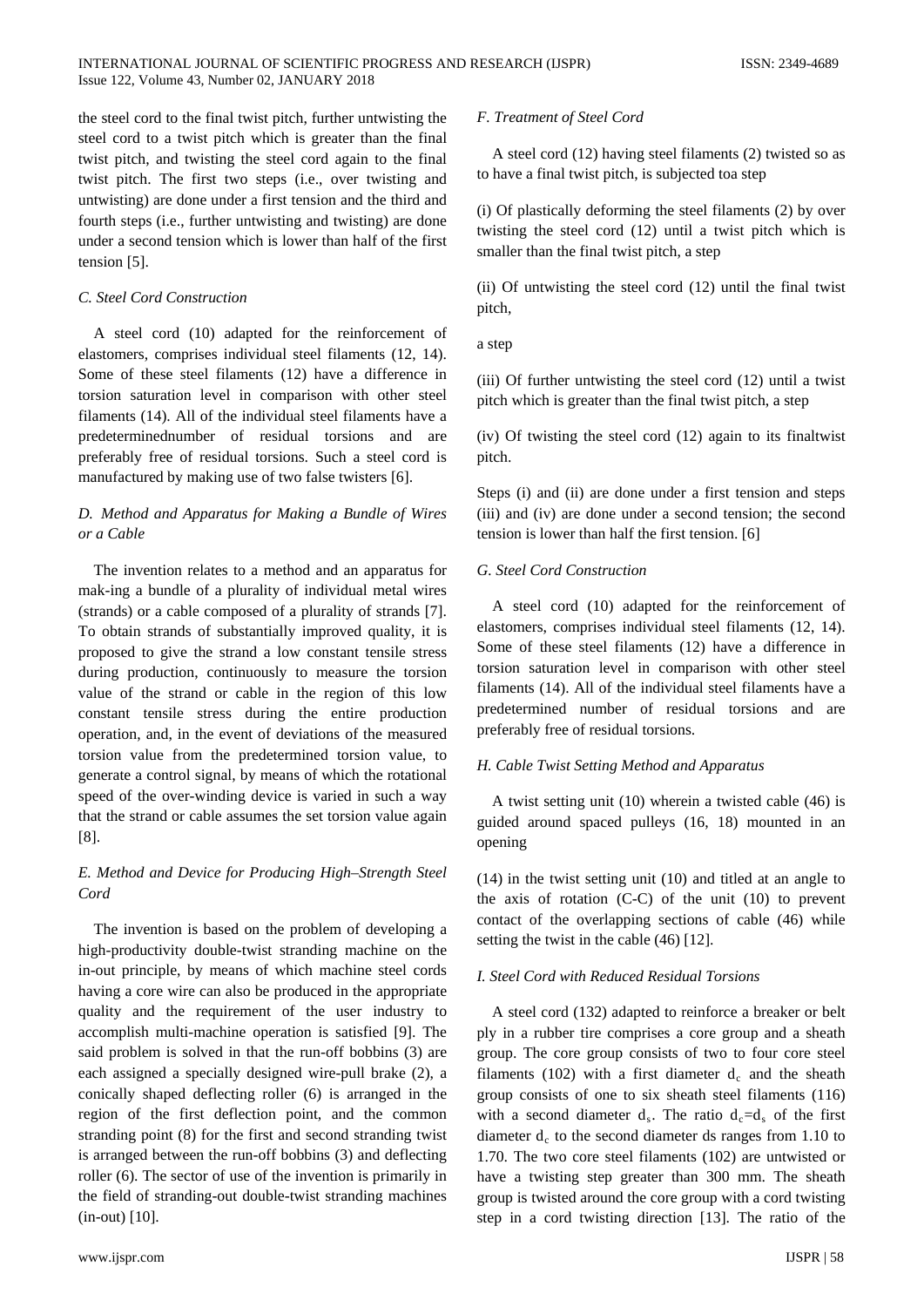difference in residual torsions of the core group and the sheath group to the difference in saturation level between the core group and the sheath group ranges from 0.10 to 0.65, preferably from 0.10 to 0.60. The steel cord (132) has no flare and plastic deformation of the steel filaments (102, 116) can be reduced while still obtaining a steel cord (132) without flare. A twisting equipment (100) comprising a buncher (106) and a method of manufacturing said steel cord (132) is disclosed, too [14].

## *J. A Method of SZ Stranding Flexible Micro–Modules*

The invention concerns a method of SZ stranding into one strand a bundle of two or more flexible micromodules, each micro-module comprising one or more optical fibers. A first pulley is located with its winding surface adjacent to a longitudinal axis of a cabling line. The bundle of micro-modules is guided over the winding surface of the first pulley, the first pulley being rotating around the longitudinal axis of the cabling line. The rotational speed, or the rotational direction of the first pulley, is alternating [15].

# *K. Method and Apparatus for Making Wire Strand*

A method of making compacted steel wire strand having a central core wire and at least one layer of wires wound around the core wire in which non-compacted strand is made by pulling the wires through a closing die and the wire is then compacted in not more than two reducing dies the dies being arranged so that the wires forming the strand are free to move relative to one another to prevent birdcaging during the reduction in area of the strand to compact it [16].

# *L. Method of Making Sealed Wire Rope*

A corrosion resistant rope in which the individual strands are sealed with a plastic foam impregnant and surrounded with a dense unfoamed plastic material is made by applying a foamable plastic to the individual wires of a series of wire strands, or, alternatively, to the individual strands as a whole, and closing the strands into a rope in a closing die while passing a nonfoamable plastic material into the closing die. Sealed plastic foam impregnated wire strands can be made in the same manner by passing nonfoamable plastic material into the stranding die during fabrication of the strand [17].

### *M. Problem Identification*

Conventional wire rope machine driven by spur gearing, are three revolving carriages or creels, each containing six bobbins. Each group revolves as the yarns are drawn off the bobbins, and thus the threads are formed into three strands. As the strands emerge from the guides, they

converge towards three other guides, are laid together, and finally the finished rope is wound on to the reel.

In Conventional wire rope machine the galvanized wire is wound on bobbins of suitable size, a definite number of which are mounted on the forks or frames of the stranding machine. These forks are swung or pivoted between disks, which are keyed on a hollow main shaft, through which the wires or other material intended for the core pass. This core is of such a size that the aggregate numbers of wires that are mounted in the machine exactly cover it in a spiral direction.

All the wires, including the center core, are passed through their individual hollow spindles, then led to the nose or head of the machine, and finally passed through a stationary compression block to draw off wheels. The speed of these wheels is regulated in proportion to the speed of the machine by means of suitable gearing. During the revolutions of the machine each bobbin and for-k is kept in a vertical position, and floats thus, by means of an eccentric ring behind the back disk. This ring is connected to the spindles of the bobbin forks by means of small cranks, thus preventing any torsional movement that would otherwise be imparted to the individual wires.

Each bobbin is controlled by a brake, which acts as a tensioning device so that equal strain can be applied to each, allowing the wires to unwind uniformly. The finished strands are wound in turn upon large bobbins, and mounted in the disks of the rope-closing machine.The speed of the machines varies according to the weight of material, the size of the strands and the construction of the finished rope.

Drawbacks of Conventional Version of Wire Rope Making Machine:

- 1) It is practically noisy.
- 2) It occupies more space than belt driving, and the slip is so great.
- 3) The turning movement is more; machines therefore it is not run steadily
- 4) Greater range of drives; anything from 10 ft. to over 80 ft., and much greater distances when carrier pulleys are used which results in increase in cost.
- 5) Machine is very complex hence tough to operate and maintain.

III. PROPOSED METHOD AND RESULT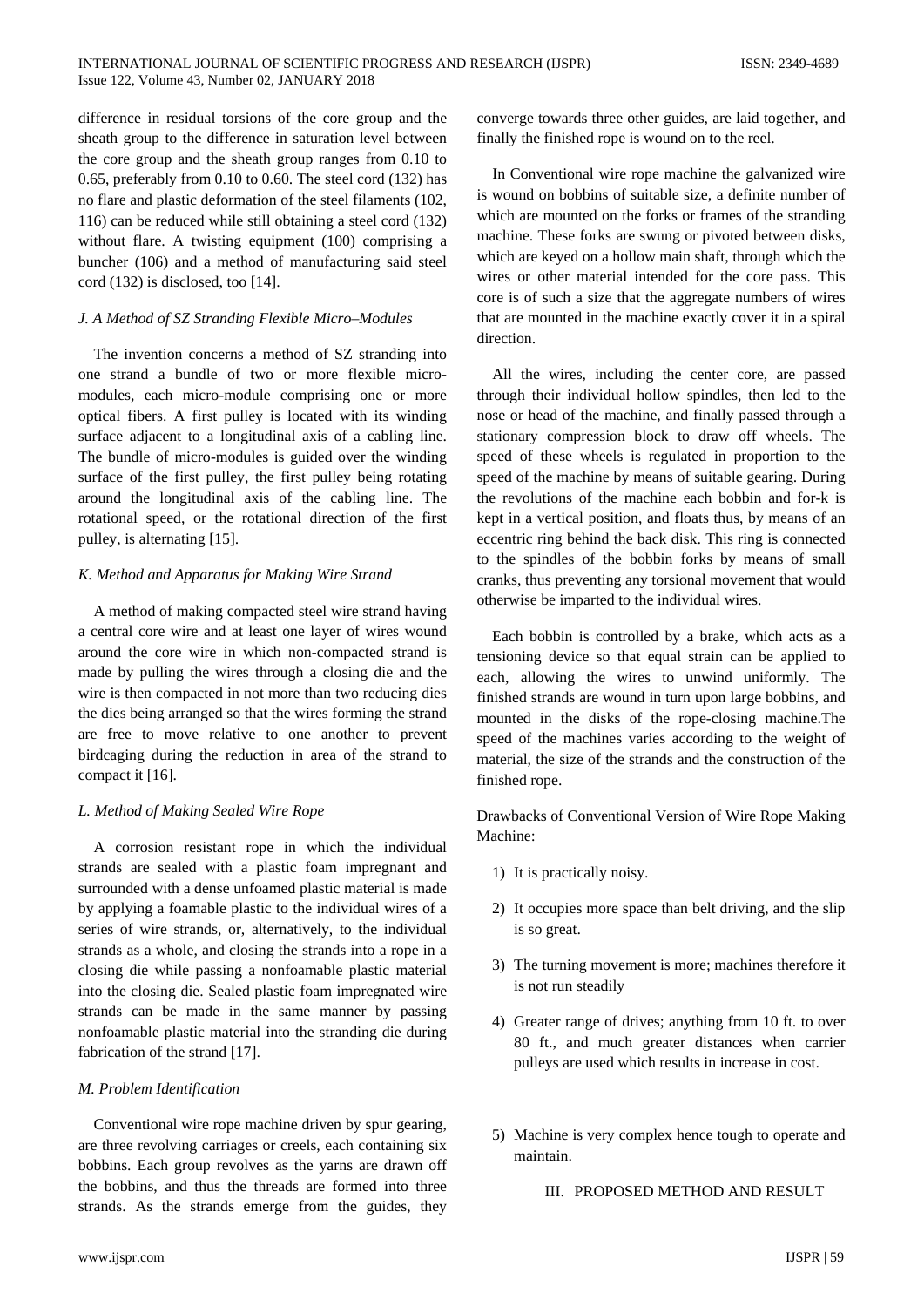### INTERNATIONAL JOURNAL OF SCIENTIFIC PROGRESS AND RESEARCH (IJSPR) ISSN: 2349-4689 Issue 122, Volume 43, Number 02, JANUARY 2018

In our proposed design, we have used some basic components of rope making machine i.e. Pulleys, Gears, Power motor, Bobbins etc to perform the desired function. Only change which we have made in our design is the change of the position of these entire components and made a new design of Wire-Rope making machine, which is less complex & having simple mechanism to perform its desired function.

Our modified design required less manpower as compare to conventional machine because length of our machine is small and as the length is small so we need a one control point of machine from where a worker can control a whole machine easily. Due to its simple design & use of less no. of parts like by using less no. of Gears (as compared to conventional machine) the machine require a very less maintenance.

So in this way, our new modified machine is very econom-ical, less complex, less power consuming, require less space, require less maintenance as compared to Conventional ma-chine. Figure 3.1, 3.2, 3.3 and 3.4 represents simulation of proposed work in Solidwork. Figure 3.5 represents axial strain at rope; Figure 3.6 represents tension in the rope.







Fig3.2 Result 2



Fig. 3.3 Result 3



Fig.3.4. Result 4







Figure 3.6 Tension in Rope

- 1) Size: Size of the modified machine is very less as compared to conventional one thereby facilitating its use in small scale industries also.
- 2) Simplified Mechanism: The number of gears in our modified design is very less in number as compared to conventional machine. We are just using only five- six